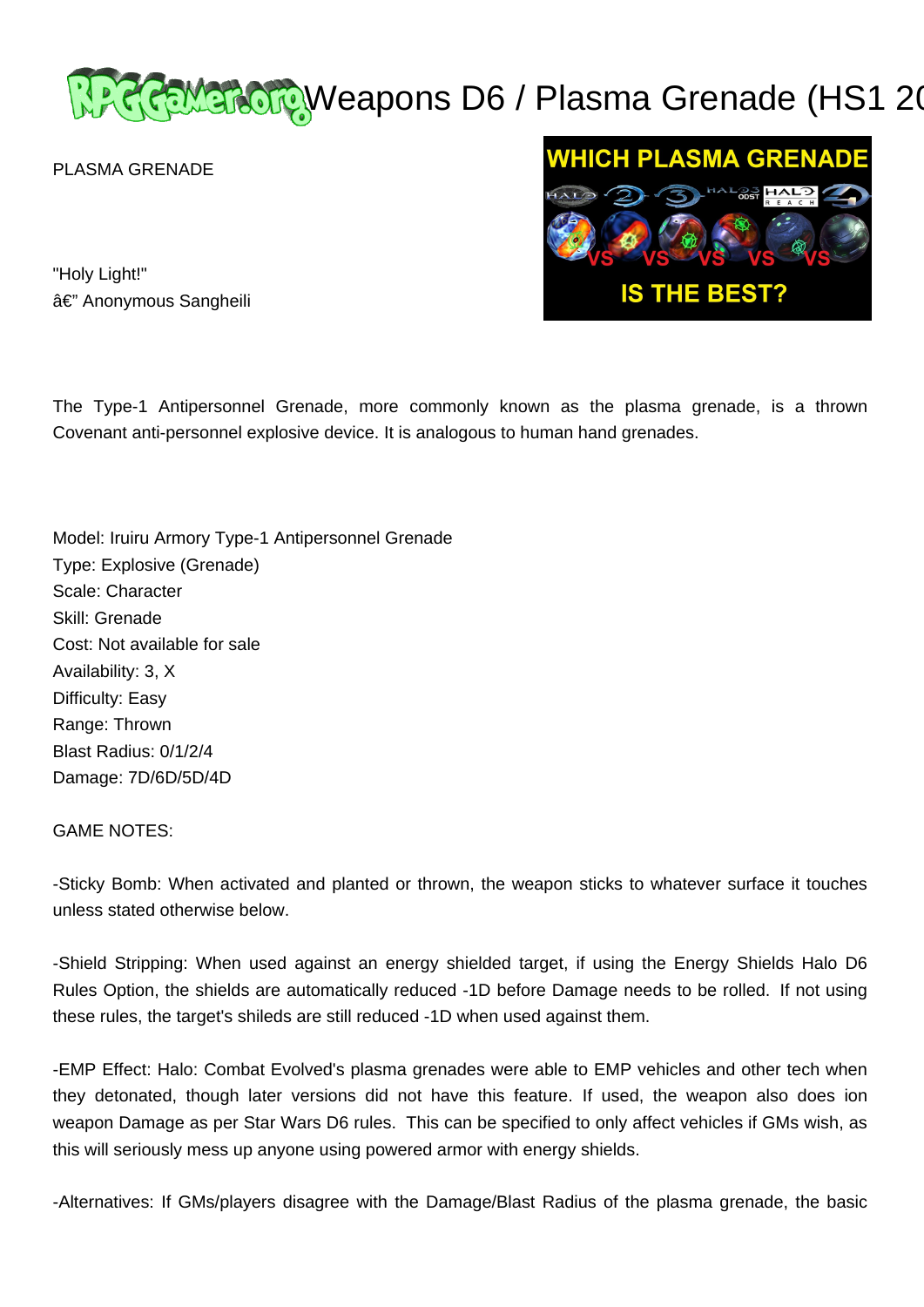intention was to reduce the blast radius and increase the damage to portray the plasma grenade's function in relation to the UNSC frag grenade (the frag grenade had its Damage increased and blast radius decreased to reflect how it worked in the Halo games, and the plasma grenade was adjusted acording to this). If the Damage is reduced, then the frag grenade should be used as the generic frag grenade shown in the Star Wars D6 rules, at least in relation to the damage it does.

#### **DESCRIPTION**

#### Design Details

The Type-1 Antipersonnel Grenade is a dangerous hand-thrown weapon utilized by Covenant forces, typically used by Unggoy and Sangheili soldiers as both a thrown anti-infantry and anti-vehicle weapon. The grenade is spherical in shape and straightforward in design, with the activation "switch" located on the orange-colored area of the grenade. Above the activation pad is a Forerunner glyph. The glyphs seen on the plasma grenade are known to change with each new model and are believed to be based upon the time of manufacturing and the Covenant religious rituals.

The plasma grenade's casing is made of smart matter programmed to stick to infantry targets. When primed, the Type-1 plasma grenade starts to vent its coolant. After the coolant has been discharged, the plasma generator inside destabilizes and the grenade detonates after approximately 3 seconds. The grenade contains some type of internal mechanism that allows it to distinguish between targets and background, it will stick to a soldier or vehicle, but not to a tree or wall. Post-war study and analysis have discovered that the grenade relies on heat signatures to distinguish targets. Once something has been stuck with a grenade, there is no normal way to remove it, only devices like an advanced electromagnetic shield can temporary disable the internal mechanism. However, this technology is rare and only issued to special forces of both the UNSC and Covenant. Detonation is first visible as a flash of white-blue light, and the kill zone area is instantly subjected to extreme temperatures; whatever is in the ground zero area, be it natural or otherwise, is instantly vaporized. Because there is no magnetic field to contain the plasma, it begins to cool very quickly - thermal expansion begins to take over and the resulting heat fans outward and upward, continuing to burn areas up to forty feet away until the resulting flames have cooled to the point where it cannot continue to expand. After the initial explosion, the kill radius area becomes charged with negative and positive particles which will form electrical currents visible for a short period after the explosion.

The sheer destructive power the plasma grenade deals to any living creature within its vicinity is extreme; when a plasma grenade detonates on, or near a target it is subjected to extreme temperatures, killing anything within a 13-feet radius instantly; damage to the body is extreme, as the heat flash vaporizes the bodies internal fluids and burns flesh and bone to an unrecognizable charred state. The concussion wave released by the grenade will also cause additional damage to anything within the kill radius. Any living being outside of the kill zone may sustain heat damage as well, as non-heat resistant clothing or flammable material may be ignited by the heat released from a detonating plasma grenade. The concussive force released by the grenade can also harm or disorient anything just outside the kill radius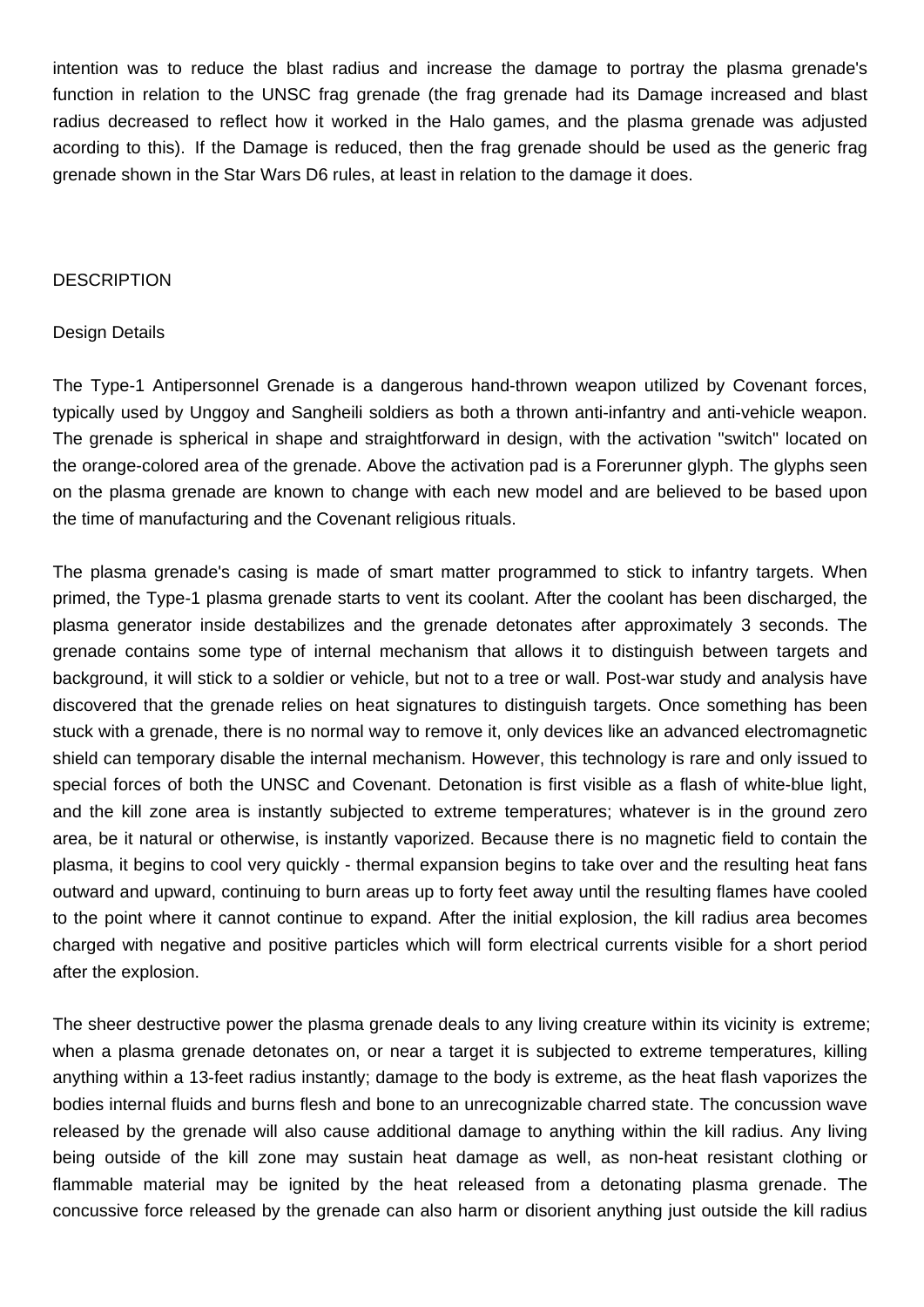and can also be affected by the flames released from the grenade - a person can also receive injuries from objects being ejected out of the kill zone at high speeds as a result of a plasma grenade detonating.

### Advantages

The ability of the T-1 plasma grenade to stick to its target is extremely useful when encountering moving targets that could easily evade other explosive devices. This adhesive property allows the plasma grenade to function as both an anti-infantry and anti-vehicle weapon, where a stuck grenade can take down light vehicles and cause moderate damage to heavier ones. The explosive damage the plasma grenade releases is also effective at destroying objects not sensitive to the heat released by one, and can also serve as an effective support weapon as well. Plasma grenades are also effective at disrupting electronics and shielding when they detonate. The plasma grenade is known to be used by the lesser races of the Covenant as an effective suicidal weapon, a tactic most commonly used by mortally wounded or psychologically unstable Unggoy who will attach primed grenades to their bodies before hurling themselves at their enemies. Against UNSC forces the plasma grenade is an effective psychological weapon due to the various consequences the grenade brings to anyone in its path. Its destructive properties can also leave terrible psychological effects on a person who has witnessed one detonate on a fellow soldier and seeing the destructive damage it has done.

## Disadvantages

The plasma grenade has a three-second fuse that the human equivalent lacks. Therefore, if the plasma grenade does not stick it to the target, the target will have ample time to evade the explosion. Sticking a plasma grenade to enemy infantry can be a gamble, as the target stuck with the grenade will have three seconds to chase down the opposite opponent and kill them as well.

## GAMEPLAY CHANGES

Changes between Halo: Combat Evolved and Halo 2

-The color of the grenade itself changed from a light blue to a dark blue.

-The explosive effects of the grenade are more detailed.

-The explosion sound effect for the grenade is different and now has more of a subtle hint of a natural explosion.

-The Forerunner glyph on the grenade is different.

-The grenade's fuse timer has been reduced.

-The grenade no longer has an EMP effect.

Changes between Halo 2 and Halo 3 and Halo 3: ODST

-The color of the gas and explosion are now dark blue and the grenade's explosive effect is much brighter and more detailed.